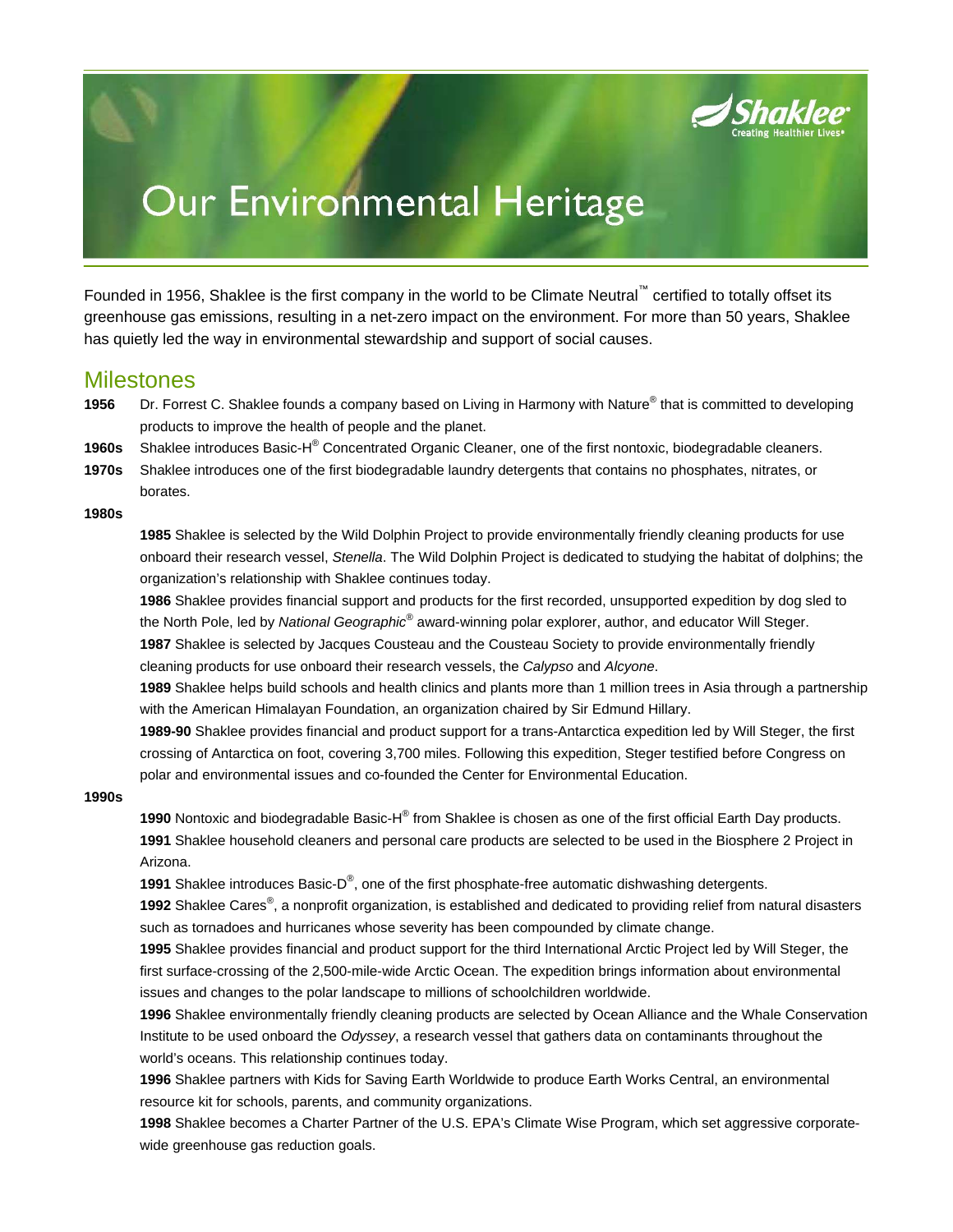## Milestones (continued from previous page)

#### **2000s**

**2000** Shaklee becomes the first company in the world to be Climate Neutral™ certified to totally offset its greenhouse gas emissions, resulting in a net-zero impact on the environment.

**2000** Shaklee opens its World Headquarters, one of the first green, energy-saving, award-winning buildings designed using sustainable materials, including certified sustainable wood, recycled carpets, and recycled plastics. In 2001, Shaklee received the Savings by Design Energy Efficiency Integration Award from the American Institute of Architects.

**2005** Shaklee becomes a major partner of the Green Belt Movement, founded by Dr. Wangari Maathai, the 2004 Nobel Peace laureate.

**2006** Dr. Wangari Maathai becomes the Global Ambassador for *A Million Trees. A Million Dreams*™, a Shaklee environmental campaign that raises awareness of global climate change and initiates efforts to plant trees in North America and Africa.

**2006** Shaklee becomes a Charter Partner of the U.S. EPA's Climate Leaders program and pledges to maintain a netzero impact on climate change and offset 100% of its greenhouse gas emissions through 2009.

**2006** Shaklee is commended by President Bill Clinton and recognized at the Clinton Global Initiative for its leadership in becoming carbon neutral and creating renewable energy in Africa.

**2007** Shaklee becomes a founding member of the Business Council on Climate Change, an organization of businesses that serves as an inspiration and model of global climate stewardship by implementing effective and economically sound solutions to climate change.

**2007** Shaklee partners with Millennium Promise to facilitate direct emissions reductions by providing sustainable solar energy to electrify villages in Malawi, a democratic country in southeastern Africa. Millennium Promise is an organization established by Dr. Jeffrey D. Sachs that prototypes ways to implement the United Nations' Millennium Development Goals.

**2007** Shaklee provides financial and product support for polar explorer Will Steger and his GlobalWarming101.com expedition. This expedition includes an extensive educational outreach campaign to students throughout America to raise awareness of the impact of global climate change on five Inuit communities in the Arctic.

**2007** Shaklee is the first consumer products company to offset 100% of its greenhouse gas emissions through the U.S. EPA Climate Leaders program and use 100% green power.

**2007** Shaklee is selected by the nation's leading child advocacy group, Healthy Child Healthy World, to be the exclusive partner for a new video, *Creating Healthy Environments for Children*.

**2007** Shaklee is selected by the producers of *The 11th Hour,* a feature-length documentary narrated by Leonardo DiCaprio, as a partner for its exemplary environmental leadership.

**2008** Shaklee named to the Top 20 Retail Partner list by the EPA Green Power Partnership in recognition of being a top purchaser of green power.

**2009** Shaklee achieves EPA Climate Leaders goal of net-zero US greenhouse gas emissions from 2006-2009. **2009** Shaklee commemorates the planting of the 1 millionth tree, a culmination of a three year campaign, "A Million Trees. A Million Dreams, with program Ambassador and 2004 Nobel Peace Prize Laureate Dr. Wangari Maathai and California Governor Arnold Schwarzenegger.

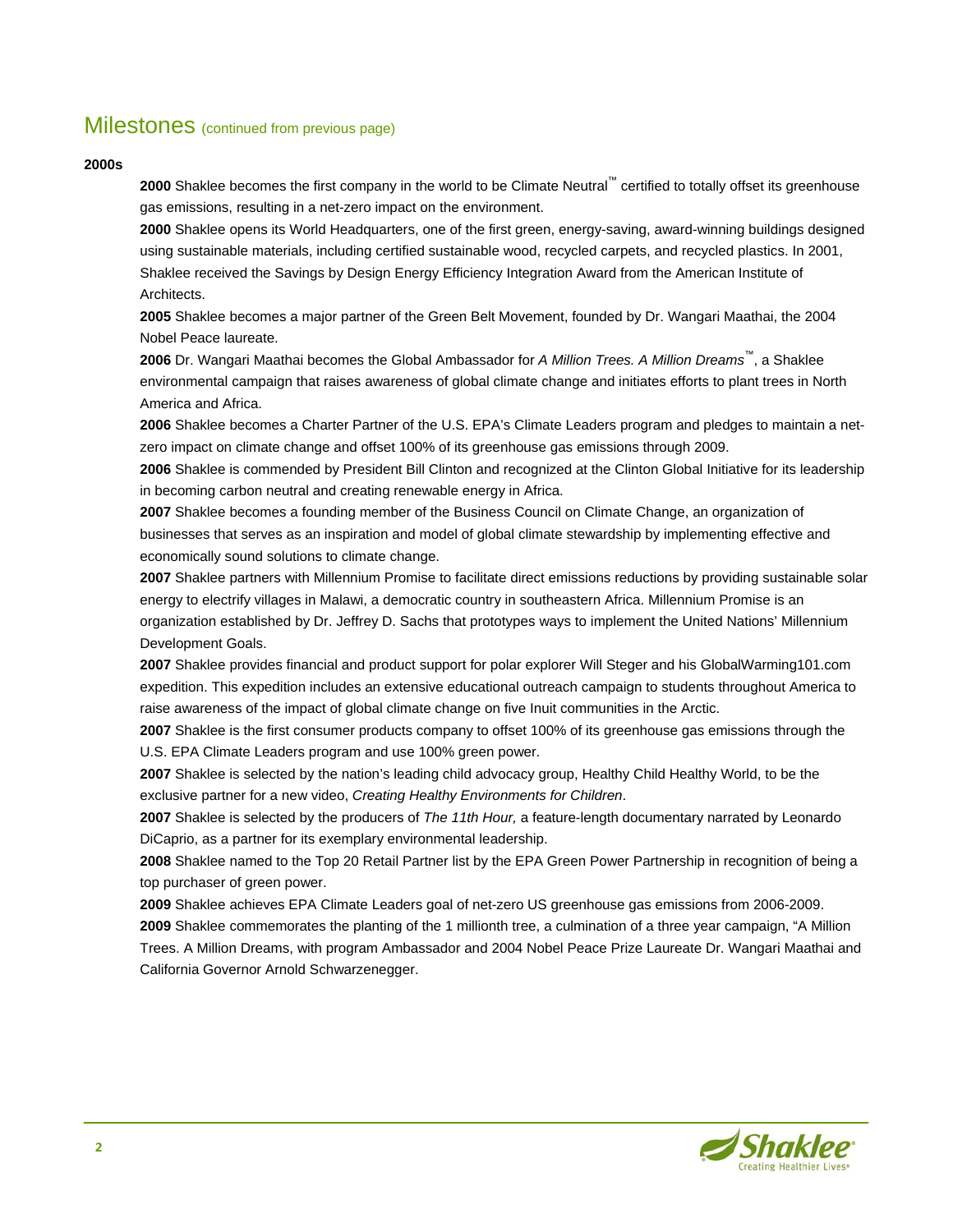# Greenhouse Gas Reduction Projects

#### **Offset projects:**

- Shaklee converts boilers in the Portland School District from oil to natural gas.
- Shaklee sponsors a rural electrification project in Sri Lanka and India to replace kerosene lamps and diesel generators with solar photovoltaics that reduce greenhouse gas emissions and improve health for rural-dwelling families.
- Shaklee supports the construction of the Rosebud Sioux Tribe Wind Turbine Project, the first large-scale Native American owned and operated wind turbine.
- Shaklee supports a project to convert San Bernardino County school buses from petroleum-based diesel fuel to biodiesel fuel formulated from recycled cooking oil.

# Awards Bestowed on Shaklee

- **1990** *Family Circle*® Green-Chip Award as one of the 10 most environmentally conscious companies.
- **2001** Governor's Environmental and Economic Leadership Awards—Certificate of Recognition—from the California Environmental Protection Agency.
- **2001** The Edmund G. "Pat" Brown Award from the California Council for Environmental and Economic Balance.
- **2001** Savings by Design Energy Efficiency Integration Award, co-sponsored by the American Institute of Architects and California Council.
- **2001** Vision for Tomorrow Award from the Direct Selling Association.
- **2002** U.S. Environmental Protection Agency Climate Protection Award.
- **2002** Environmental Stewardship Award from Social Accountability International.
- **2003** Gold Medal Award for Environment & Sustainability from the *Nutrition Business Journal*® .
- **2003** National Environmental Excellence Award from National Association of Environmental Professionals.
- **2006** The U.S. EPA recognizes the Shaklee pledge as a Climate Leaders partner to maintain net-zero greenhouse gas emissions from 2006 to 2009.
- **2007** Shaklee is honored with a Global Green USA Organizational Design Award for its outstanding leadership effecting positive environmental change.
- **2007** Shaklee is designated a Green Power Partner by the U.S. Environmental Protection Agency.
- **2008** Shaklee Corporation is honored with a Stevie Award at the Sixth Annual American Business Awards for Best Corporate Environmental Responsibility Program.
- **2008** Shaklee named to the Top 20 Retail Partner list by the EPA Green Power Partnership in recognition of being a top purchaser of green power.
- **2009** Roger Barnett is honored with a Clean Air Award by Breathe California in recognition of Shaklee Corporation's contributions to reducing global warming and improving air quality.
- **2009** Shaklee is honored with the Business Environmental Award for Sustainability from Acterra: Action for a Healthy Planet.
- **2009** Shaklee is honored with a Green Power Leadership Award from the U.S. Environmental Protection Agency, in recognition of its commitment and contribution to helping advance the development of the nation's voluntary green power market.
- **2010** Shaklee is honored as an Industry Innovator by Climate Counts for the company's leadership in taking voluntary action to address climate change.